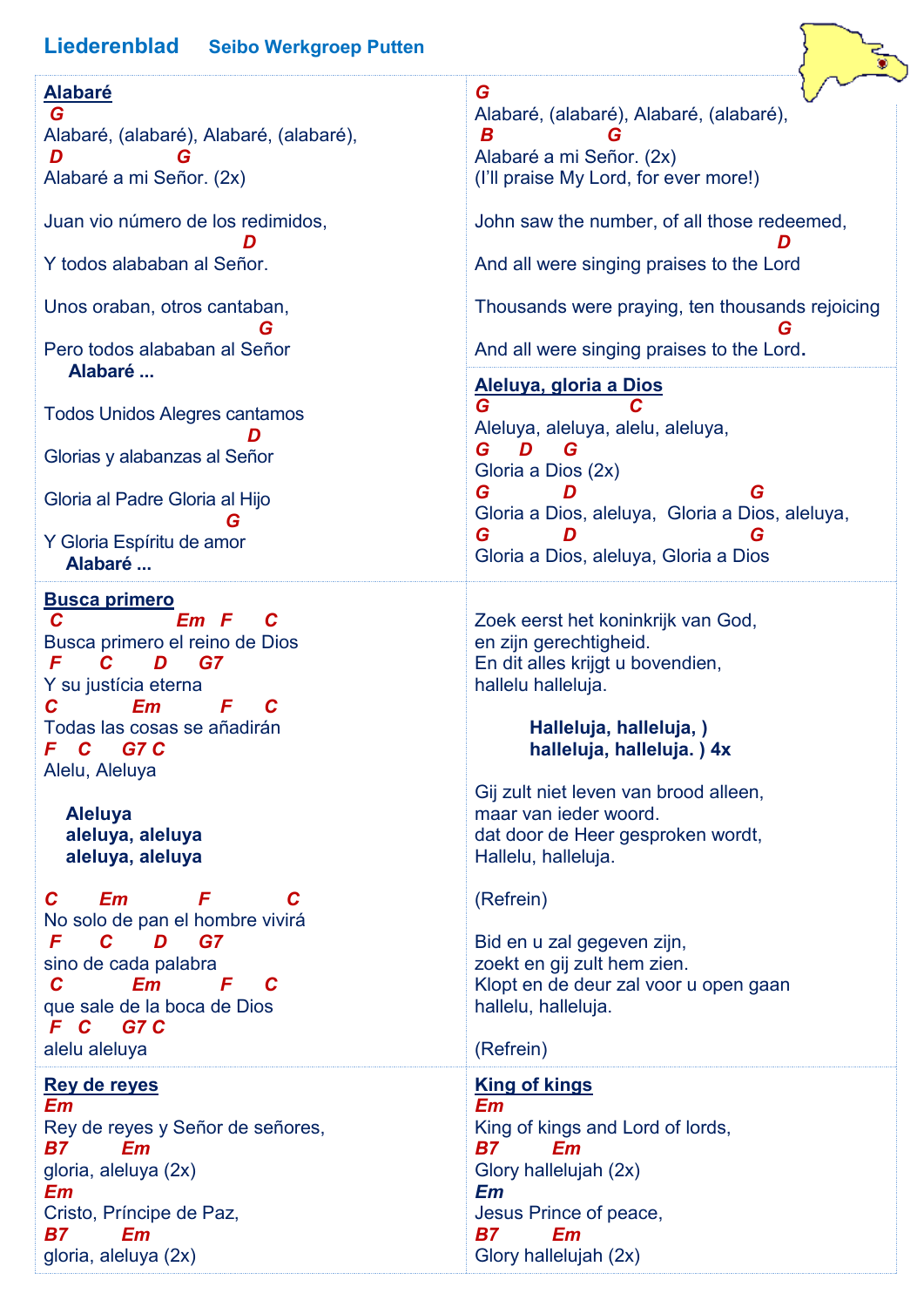**Hosana** *G D Em C D* Hosana, hosana, hosana en las Alturas. (2x) *C G C G* Te alabamos Señor con el corazón.(2x) *C G Em* Te alabamos Señor, o Dios. *C D G* Hosana en las alturas. Gloria, gloria, gloria a nuestro Rey (2x) etc. etc. **Hosanna, hosanna, hosanna in de hoge** *G D Em C D* Hosanna, hosanna, hosanna in de hoge. (2x) *C G C G* Heer, ons hart is vol lof. Wij verhogen uw naam. *C G Em* Wees verheven, o Heer mijn God, *C D G* hosanna in de hoge. Glorie, glorie, glorie voor de Koning. (2x) enz. enz. **Quién es el rey de la selva** *E* ¿Quién es el rey de la selva? *B7* ¿Quién es el rey del mar? ¿Quién es el rey de la tierra? *E* ¿Y Quién es el rey de mí? Te digo: J,E,S,U,S, sí! *B7* Él es el rey de mi Él es rey de la tierra, *E* La selva y también de mí! **Who's the king of the jungle?** *E* Who's the king of the jungle? (oeh, oeh) *B7* Who's the King of the sea? (blub, blub) Who's the King of the universe *E* And Who is the King of me? Well, I say: J E S U S, Yes! *B7* He's the King of me He's the King of the universe *E* The jungle and the sea Wie's de Heer van de jungle? Wie's de Heer van de zee? Wie's de Heer van het groot heelal en wie's de Heer van mij? Ja, ik zeg: J E Z U S, Ja! Hij's de Heer van mij! Hij de Heer van het groot heelal, de jungle en de zee! **Yo tengo gozo** *G* Yo tengo gozo, gozo, gozo, gozo en mi corazón, (¿donde?), *D G* en mi corazón, (¿donde?) en mi corazón. *G* Yo tengo gozo, gozo, gozo, gozo en mi corazón, (¿por que?) *D G* Por que Cristo me salvó. \*Yo tengo paz, paz, paz, paz… \*Yo tengo alegría, alegría… \*Yo tengo gozo, paz y alegría… **Yo tengo un amigo** *D* Yo tengo un amigo que me ama, *A D* me ama, me ama. Yo tengo un amigo que me ama, *A7 D* su nombre es Jesús *G D* Que me ama, que me ama, *A7 D* Que me ama así con tierno amor. *G D* Que me ama, que me ama, *A7 D* Su nombre es Jesús. \*Tu tienes un amigo que te ama… \*Tenemos un amigo que nos ama…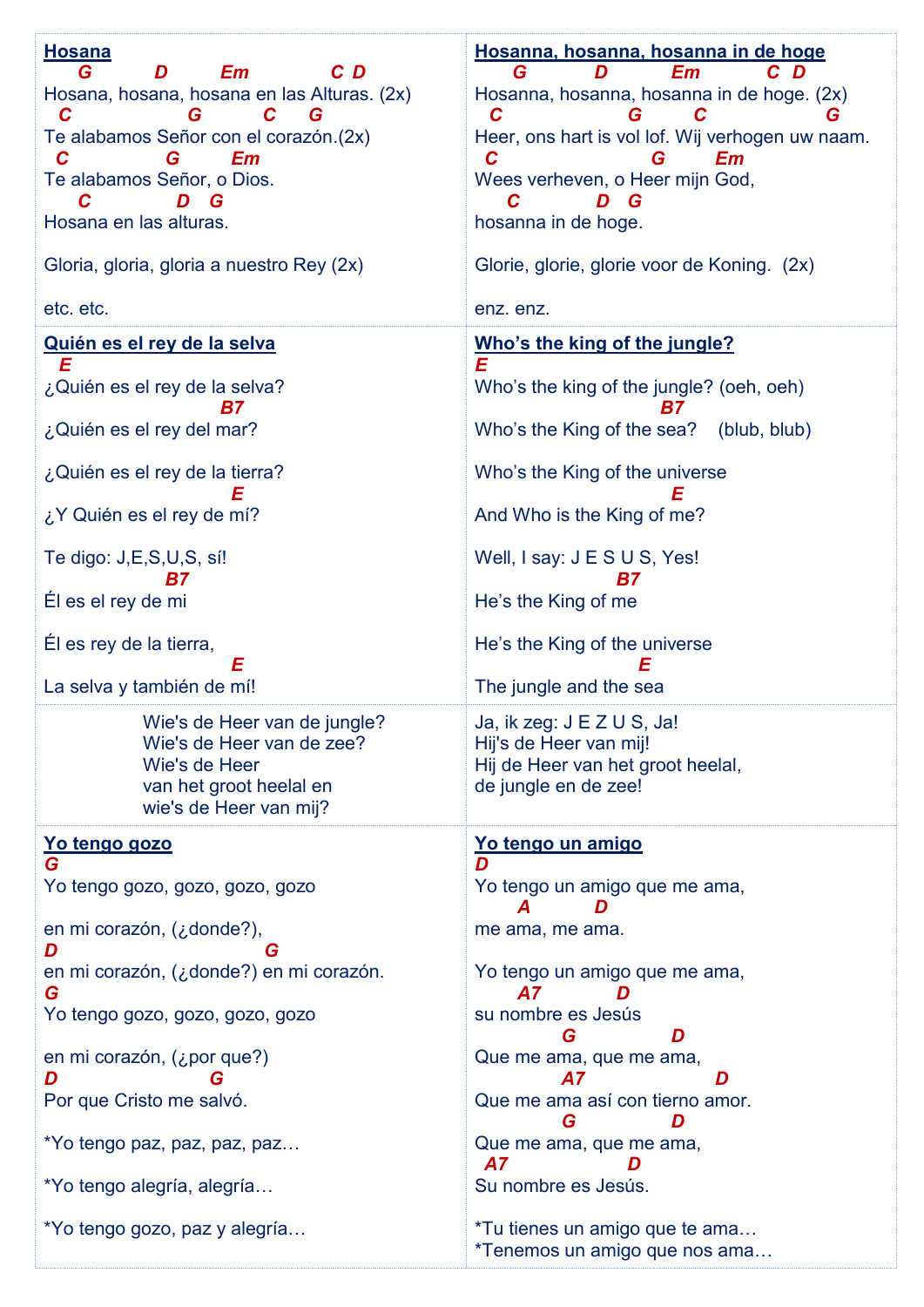**De Kracht van uw liefde** *G D/F# Em*  Heer ik kom tot U; *Bm Em* neem mijn hart, verander mij, *D C* als ik U ontmoet *D Em D*  vind ik rust bij U. *G D/F# Em*  Want Heer ik heb ontdekt, *Em/D Bm Em*  dat als ik aan uw voeten ben, *D C* trots en twijfel wijken *D G G7* voor de kracht van uw liefde. *D Em D*  **Houd mij vast,** *C G D/F#* **laat uw liefde stromen.** *D Em D*  **Houd mij vast,** *G G7* **heel dichtbij uw hart.** *C D* **Ik voel uw kracht** *C G* **en stijg op als een arend;** *D/F# Em* **dan zweef ik op de wind,** *D C* **gedragen door uw Geest** *D G* **en de kracht van uw liefde.**

Heer, kom dichterbij dan kan ik uw schoonheid zien en uw liefde voelen, diep in mij. En Heer, leer mij uw wil, zodat ik U steeds dienen kan en elke dag mag leven door de kracht van uw liefde.

**Houd mij vast……..**

**Power of Your Love** *G D/F# Em*  Lord, I come to You, *Bm Em*  Let my heart be changed, renewed *D C* Flowing from the grace, *D Em D*  That I found in You *G D/F# Em*  Lord, I've come to know, *Em/D Bm Em*  The weaknesses I see in me, *D C* Will be stripped away, *D G G7* By the power of Your love *D Em D*  **Hold me close,**  *C G D/F#* **Let Your love surround me** *D Em D*  **Bring me near,**  *G G7*

**Draw me to Your side**  *C D* **And as I wait,**  *C G* **I'll rise up like the eagle**  *D/F# Em*  **And I will soar with You,**  *D C* **Your Spirit leads me on**  *D G* **In the power of Your Love**

Lord unveil my eyes, Let me see You face to face The knowledge of Your love, As You live in me Lord renew my mind, As Your will unfolds in my life In living every day, In the power of Your Love

**Por el Poder de Tu amor** *G D/F# Em*  vengo a ti señor *Bm Em* cámbiame renuévame *D C* Por la gracia que *D Em D*  te encontré en ti *G D/F# Em*  ahora se que las *Em/D Bm Em*  debilidades que hay de mi *D C* desvanecerán *D G G7* Por el poder de tu amor.. *D Em D*  **cubreme**  *C G D/F#* **con tu amor rodéame**  *D Em D*  **tómame,** *G G7* **cerca quiero estar**  *C D* **y al esperar**  *C G* **nuevas fuerzas yo tendré**  *D/F# Em* **y me levantaré** *D C* **como las aguilas**  *D G* **por el poder de tu amor**

yo te quiero ver cara a cara oh señor, y conocer así mas de ti en mi, prepárame señor para hacer tu voluntad viviendo cada día por el poder de tu amor...

## **cubreme ……**



**Hold me close, .......**